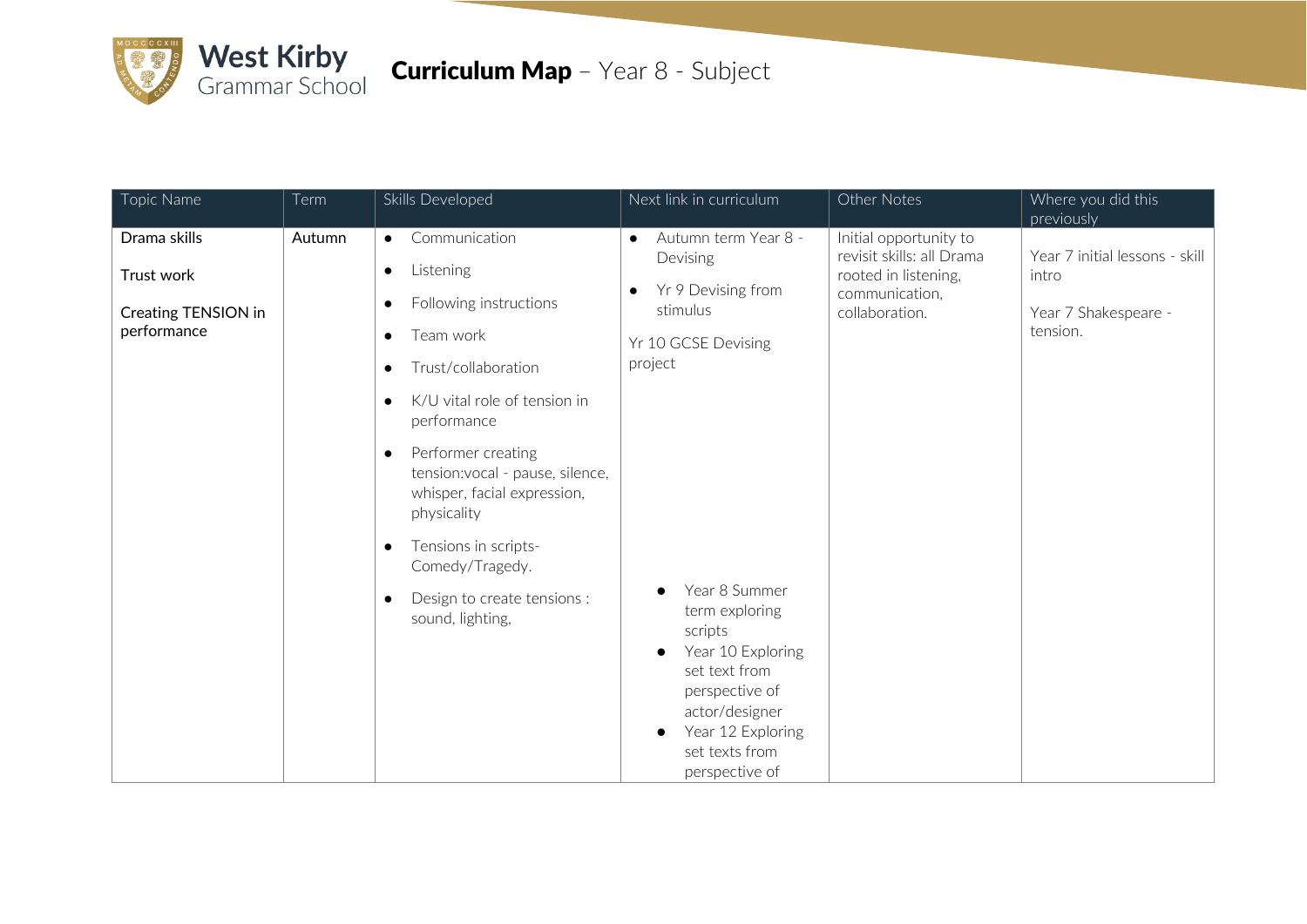

|                                                                            |        |                                                                                                                                  |           | actor/designer/dire<br>ctor                                                                                                |                                                                                                                                       |                                            |
|----------------------------------------------------------------------------|--------|----------------------------------------------------------------------------------------------------------------------------------|-----------|----------------------------------------------------------------------------------------------------------------------------|---------------------------------------------------------------------------------------------------------------------------------------|--------------------------------------------|
|                                                                            |        |                                                                                                                                  |           |                                                                                                                            |                                                                                                                                       |                                            |
|                                                                            | Autumn | Devising Project - Creating<br>$\bullet$<br>piece of theatre to create<br>tension.                                               | $\bullet$ | Year 9 upwards -<br>studying set texts.<br>Understanding how to<br>move from page to<br>stage:performanance<br>and design. | Staff identify skills and<br>interest of class. Could<br>be staff led or student<br>led. (Staff led could be<br>Haunted House scheme) | Year 7 Improvising scenes<br>re role play. |
|                                                                            |        | Use of lighting, sound,<br>$\bullet$<br>projections.                                                                             |           |                                                                                                                            |                                                                                                                                       |                                            |
|                                                                            |        | Rehearsing and refining<br>$\bullet$<br>piece.                                                                                   |           |                                                                                                                            |                                                                                                                                       |                                            |
|                                                                            |        | Using Drama techniques in<br>$\bullet$<br>performance                                                                            |           | Students to have<br>opportunity to                                                                                         |                                                                                                                                       | Year 7 - Mime work,                        |
|                                                                            |        | Awareness of audience<br>$\bullet$<br>Developing Evaluation                                                                      |           | evaluate their own<br>work and that of                                                                                     |                                                                                                                                       | clocking audience.<br>Performance work.    |
|                                                                            |        |                                                                                                                                  |           | their peers.<br>Constructive<br>criticism                                                                                  |                                                                                                                                       |                                            |
| Theatre for Purpose<br><b>Theatre Practiitioner:</b><br><b>BRECHT/BOAL</b> | Spring | Understanding of reasons for<br>$\bullet$<br>creating theatre beyond<br>Entertainment.                                           | $\bullet$ | Year 10 Devising<br>theatre linked to a<br>practitioner                                                                    |                                                                                                                                       |                                            |
|                                                                            |        | Introduction to Theatre<br>$\bullet$<br>Practitioner. Boal. Research<br>opportunities. Workshops on<br>Theatre of the Oppressed. | $\bullet$ | Year 12/13 Practitioner<br>linked work - scripted<br>and devised                                                           |                                                                                                                                       |                                            |
|                                                                            |        | Introduction to Brecht -<br>background and                                                                                       |           |                                                                                                                            |                                                                                                                                       |                                            |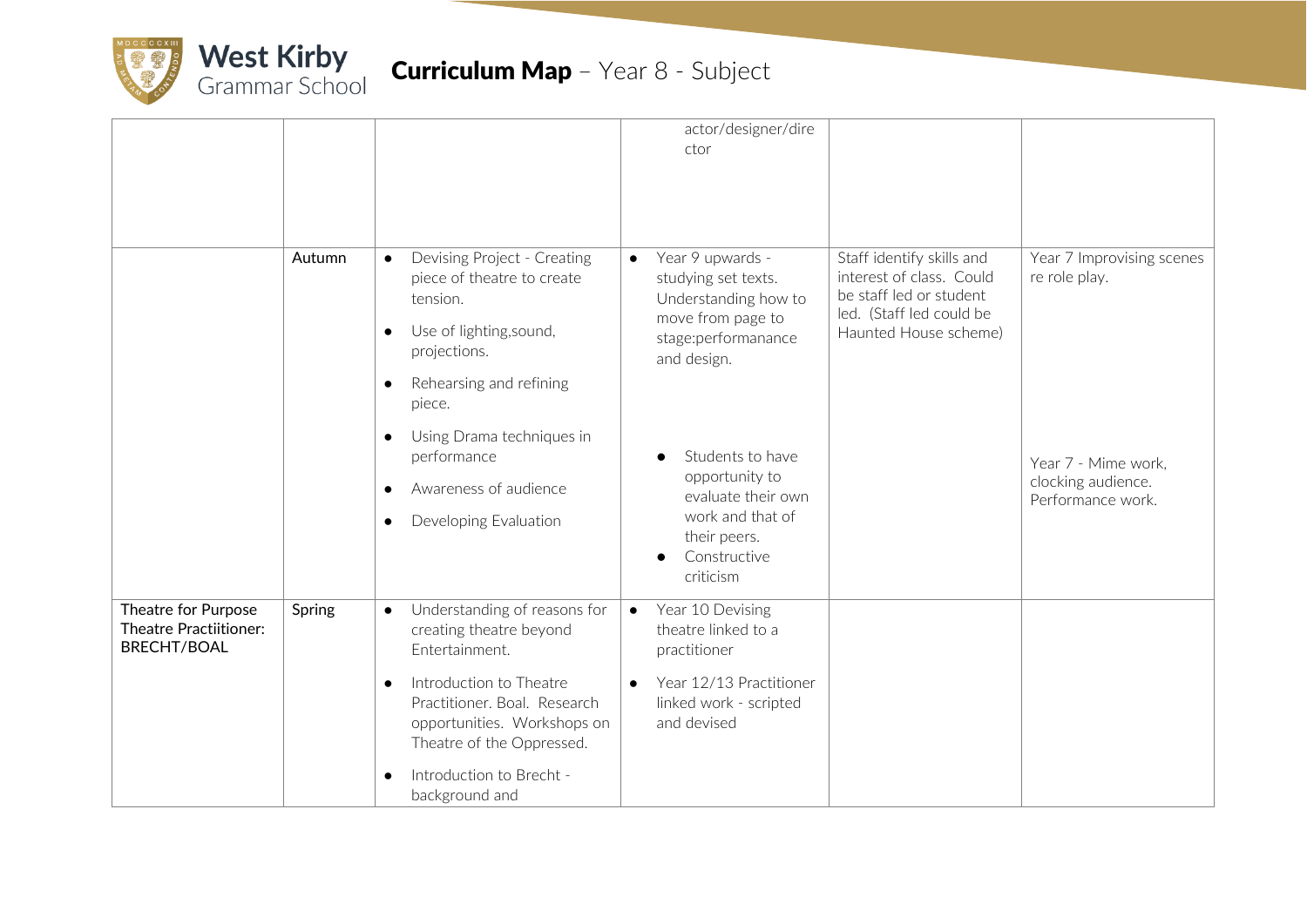

## **Curriculum Map** - Year 8 - Subject

|                                              |        | political/social purpose. key<br>techniques: Direct address,<br>speech in third person, all<br>theatrical elements on show.<br>Demonstration of character.<br>Notion of<br>'Verfremsdungeffeckt' -<br>making strange.<br>Create short performance to<br>$\bullet$<br>make audience<br>think/question.                                                                                                                                                              |                                                                                                                                                                                                                      |                                                                                    |
|----------------------------------------------|--------|--------------------------------------------------------------------------------------------------------------------------------------------------------------------------------------------------------------------------------------------------------------------------------------------------------------------------------------------------------------------------------------------------------------------------------------------------------------------|----------------------------------------------------------------------------------------------------------------------------------------------------------------------------------------------------------------------|------------------------------------------------------------------------------------|
| <b>ACTING</b><br>SKILLS/Characterisati<br>on | Spring | Actor prep and training.-<br>$\bullet$<br>Research and workshops<br>Status - how to convey<br>$\bullet$<br>character status. Importance<br>of playing status in theatre.<br>Use cards link to Max<br>$\bullet$<br>Stafford Clark - approach<br>with Joint Stock Theatre.<br>Vocal and physical warm up.<br>$\bullet$<br>Observation to influence<br>$\bullet$<br>performance ideas.<br>Writing a monologue<br>$\bullet$<br>Performance and evaluation<br>$\bullet$ | Year 9 - Storytelling<br>$\bullet$<br>and Jacques Lecoq<br>training<br>Year 9 - study of<br>set text: status of<br>main characters.<br>Year 12 study of<br>Our Country's<br>Good - directed by<br>Max Stafford Clark | Year 7 - Role play<br>Vocal/physical - Youth<br>theatre, Lunchtime Drama<br>clubs. |